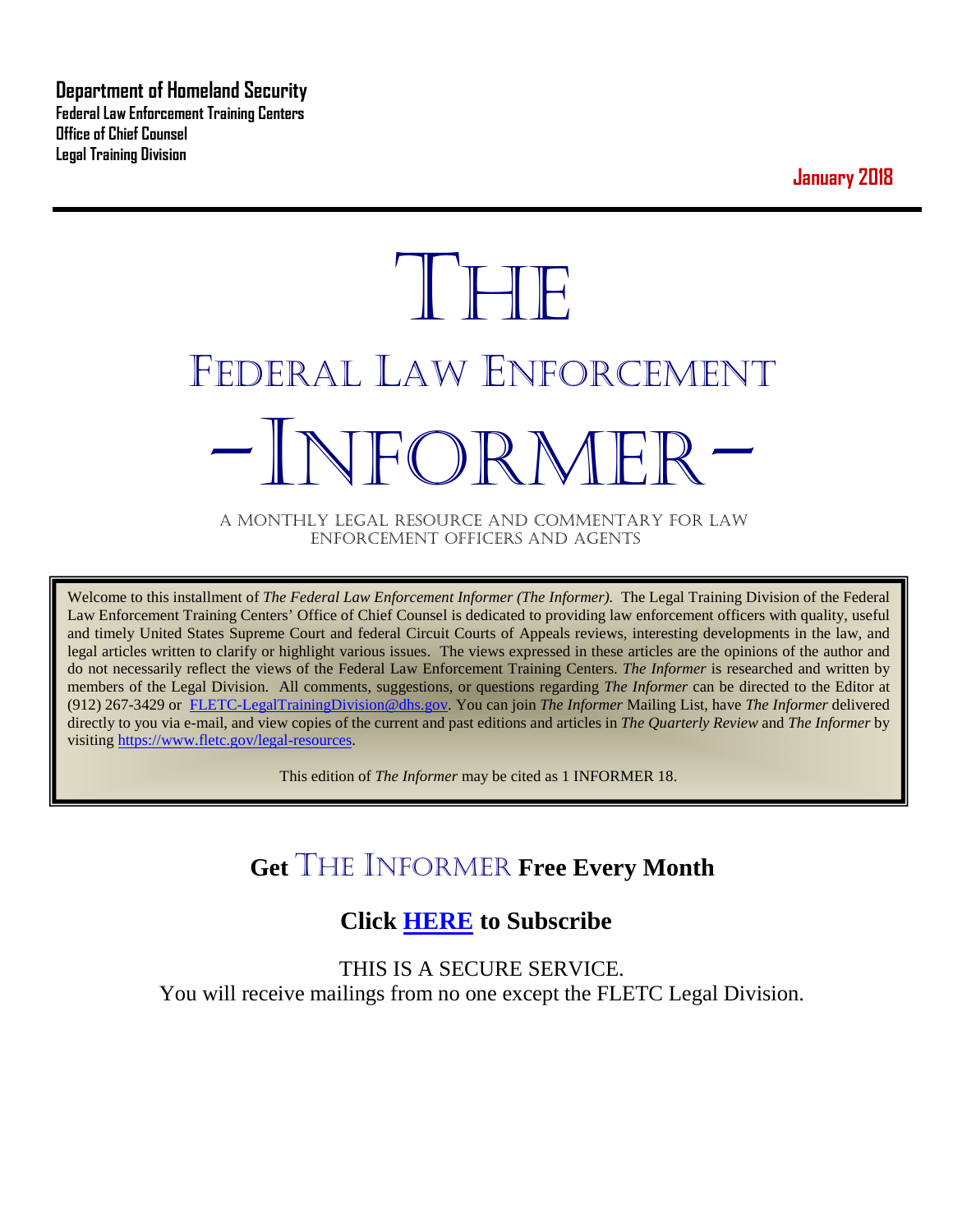# **The Informer – January 2018**

## **Case Summaries**

## **United States Supreme Court**

**District of Columbia v. Wesby:** Whether officers had probable cause to arrest multiple partygoers in a vacant house for unlawful entry and whether the officers were entitled to qualified immunity because the law was not clearly established…………**[4](#page-3-0)**

## **[Circuit Courts of Appeals](#page-3-1)**

#### **[First Circuit](#page-4-0)**

**United States v. Aiken:** Whether the defendant had a reasonable expectation of privacy in a motel room where he was the guest of another occupant………………………………………**[5](#page-4-1)**

#### **[Second Circuit](#page-5-0)**

**United States v. Familetti:** Whether a federal agent's pre-Miranda warning request for cooperation from the defendant constituted custodial interrogation……………………………….**[6](#page-5-1)**

#### **[Third Circuit](#page-6-0)**

**United States v. Graves:** Whether an officer established reasonable suspicion to stop and then frisk the defendant and whether the officer exceeded the scope of a valid frisk…………..**[7](#page-6-1)**

#### **[Fifth Circuit](#page-7-0)**

**United States v. Wise:** Whether officers established an unconstitutional checkpoint while conducting bus interdiction, whether the defendant had standing to challenge the voluntariness of the bus driver's consent to search the luggage area, and whether the defendant was seized under the Fourth Amendment during the encounter with the officers……….**[8](#page-7-1)**

#### **[Eighth Circuit](#page-9-0)**

| <b>United States v. Quarterman:</b> Whether the officers' warrantless entry into the defendant's<br>apartment was justified by exigent circumstances and whether it was reasonable for the        |
|---------------------------------------------------------------------------------------------------------------------------------------------------------------------------------------------------|
| <b>United States v. Scott:</b> Whether the officers' warrantless entry into the garage                                                                                                            |
| <b>United States v. Mosley:</b> Whether a witness's tip provided an officer reasonable suspicion<br>to stop a car matching the description of a car seen leaving the vicinity of a bank robbery11 |
| <b>United States v. Rowe:</b> Whether an officer expanded the scope of a traffic stop beyond                                                                                                      |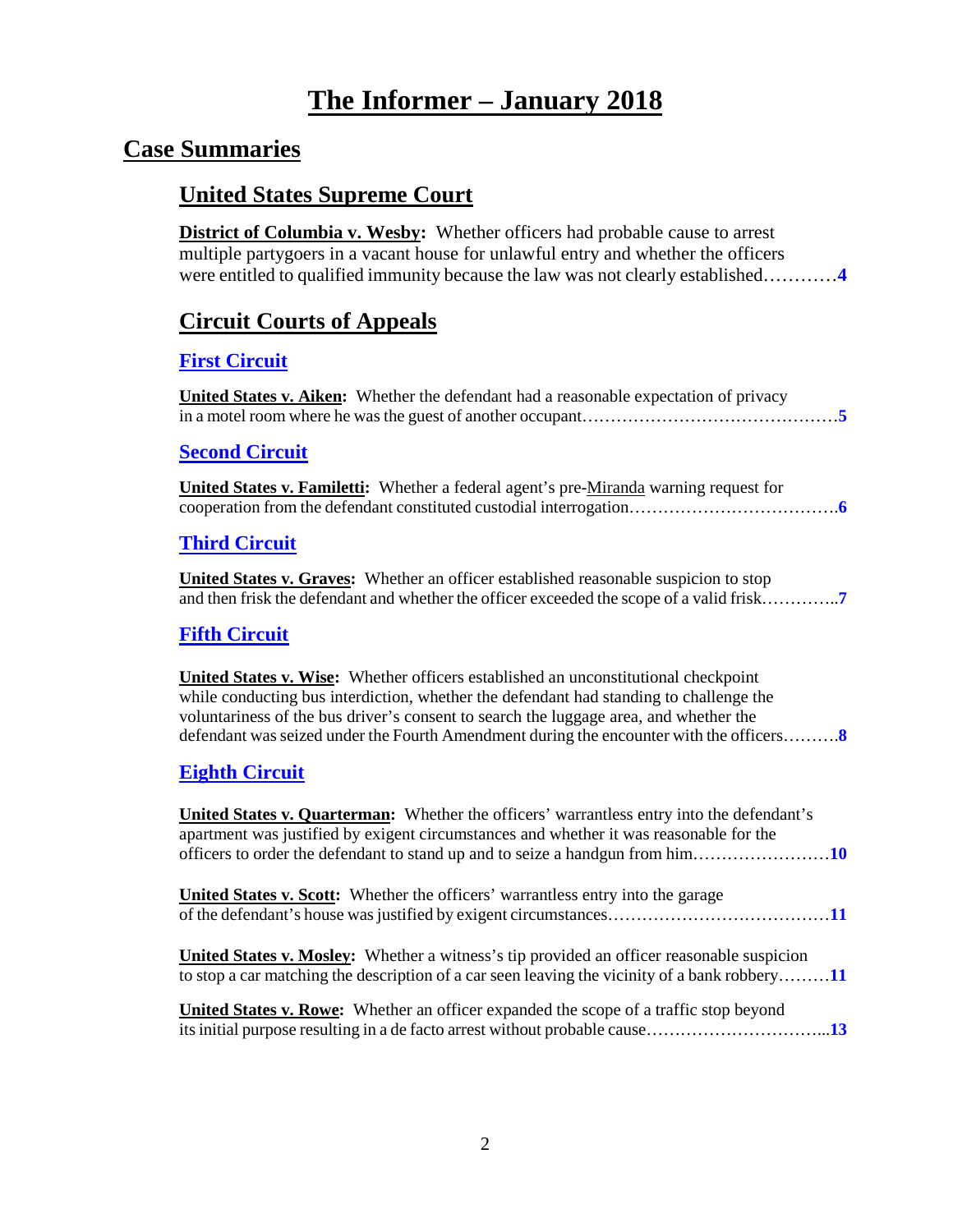#### **[Tenth Circuit](#page-13-0)**

| <b>United States v. Bagley:</b> Whether the search of a bedroom fell within the scope of a<br>protective sweep after the defendant was arrested near the front door of the house14     |  |
|----------------------------------------------------------------------------------------------------------------------------------------------------------------------------------------|--|
| <b>Farrell v. Montoya:</b> Whether an officer used excessive force against the plaintiffs in<br>violation of the Fourth Amendment when he fired three shots at their fleeing vehicle15 |  |
| <b>United States v. Saulsberry:</b> Whether a tip from a restaurant employee provided                                                                                                  |  |
| reasonable suspicion to detain the defendant, and whether the officer established                                                                                                      |  |
| probable cause to examine a stack of cards found in a bag inside the defendant's car16                                                                                                 |  |

#### ♦

# **FLETC Informer Webinar Schedule**

#### **1. Use of Force: Articulation (1-hour)**

Presented by Michelle M. Heldmyer, Attorney Advisor / Senior Instructor, Federal Law Enforcement Training Centers, Artesia, New Mexico

Knowing when to use force is vital, but if an officer cannot clearly explain later why he or she used force, the officer risks losing the legal battle that may follow. This 1-hour webinar will help law enforcement officers better articulate facts and understand the legal principles that drive the ever-growing area of concern for the law enforcement community.

#### **Wednesday February 7, 2018 – 3pm Eastern / 2pm Central / 1pm Mountain / 12 pm Pacific**

**To participate in this webinar: <https://share.dhs.gov/informer>**

#### ♦

#### **2. 109A Felonies (1-hour)**

Presented by Robert Duncan, Attorney-Advisor / Senior Instructor, Federal Law Enforcement Training Centers, Artesia, New Mexico

In the criminal justice system, sexually based offenses are considered especially heinous. When committed in areas of federal jurisdiction, these offenses are known as 109A Felonies (Title 18 United States Code Chapter 109, which includes Sections 2231- 2237.) This1-hour webinar will outline the elements of federal sexual offenses and distinguish between acts and contact as defined by 18 U.S.C. Section 2246.

#### **Wednesday February 21, 2018 - 3pm Eastern / 2pm Central / 1pm Mountain / 12 pm Pacific**

**To participate in this webinar: <https://share.dhs.gov/informer>**

♦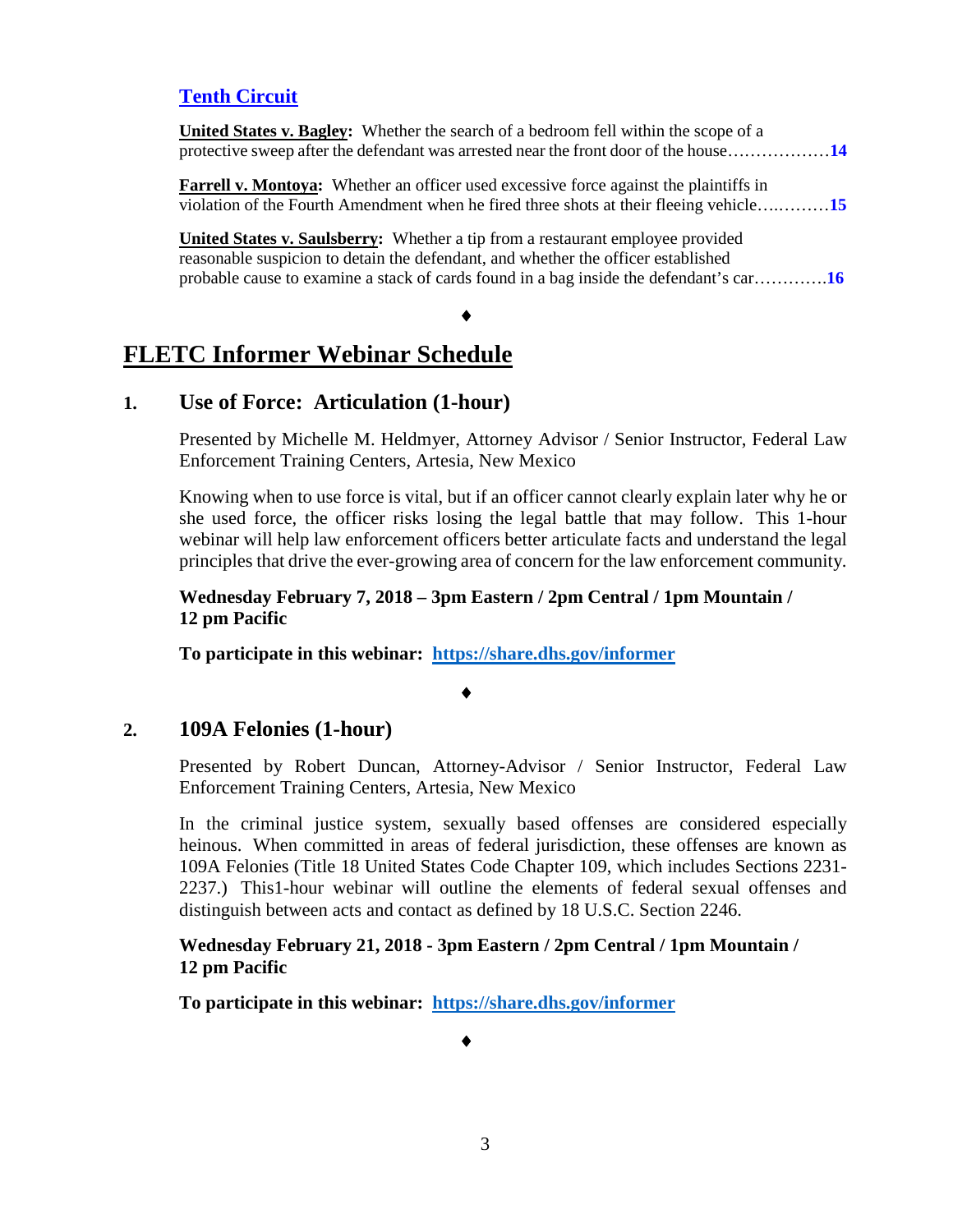# CASE SUMMARIES

# United States Supreme Court

#### <span id="page-3-1"></span><span id="page-3-0"></span>**District of Columbia v. Wesby, 2018 U.S. LEXIS 760 (Jan. 22, 2018)**

District of Columbia police officers responded to a complaint about loud music and illegal activities in a vacant house. When the officers entered the house they smelled marijuana and saw beer bottles and cups of liquor on the floor. The officers found a makeshift strip club in the living room, and a naked woman and several men in an upstairs bedroom. Many of the individuals ran when they saw the officers; however, those that remained gave the officers inconsistent stories. Two women identified "Peaches" as the house's tenant and told the officers that she had invited them to a party at the house. Peaches was not at the house, but the officers were able to contact her by phone. Peaches initially told the officers she was renting the house and that she had given the others permission to be there. Peaches eventually told the officers that she did not have permission to use the house. The officers contacted the homeowner who confirmed that he had not given anyone permission to be in his house. The officers arrested everyone in the house for unlawful entry.

Sixteen arrestees sued the officers for false arrest. The district court found that the officers lacked probable cause to arrest the partygoers for unlawful entry. The District of Columbia Circuit Court of Appeals affirmed the district court. The officers appealed to the United States Supreme Court.

The Court held that the officers had probable cause to arrest the partygoers for unlawful entry. First, multiple neighbors told the officers that the house had been vacant for several months, and the house had no furniture except for a few padded metal chairs and a bare mattress. Second, when the officers arrived after 1:00 a.m., the officers could hear loud music coming from inside the house. Third, after the officers entered the house, they smelled marijuana and discovered the living room had been converted into a makeshift strip club. Fourth, when the officers entered the house many partygoers fled while one hid in a closet and another in a bathroom. Finally, when the officers asked who had given them permission to be in the house, the partygoers gave the officers vague and implausible responses. Based on the totality of the circumstances, the Court found that the officers made an "entirely reasonable inference" that the partygoers were knowingly taking advantage of a vacant house as a venue to their late-night party and did not have permission to be in the house. Consequently, the Court held that a reasonable officer could conclude that there was probable cause to arrest the partygoers for unlawful entry.

The Court further held that even if the officers lacked probable cause to arrest the partygoers, they were still entitled to qualified immunity. The Court concluded that existing circuit precedent did not require the officers to accept the partygoers' belief that they had permission to be inside the house before they could be arrested for unlawful entry. Instead, the court found that a reasonable officer could have interpreted the law as permitting the arrests under the circumstances faced by the officers.

For the Court's opinion: https://www.supremecourt.gov/opinions/17pdf/15-1485 new 8n59.pdf

\*\*\*\*\*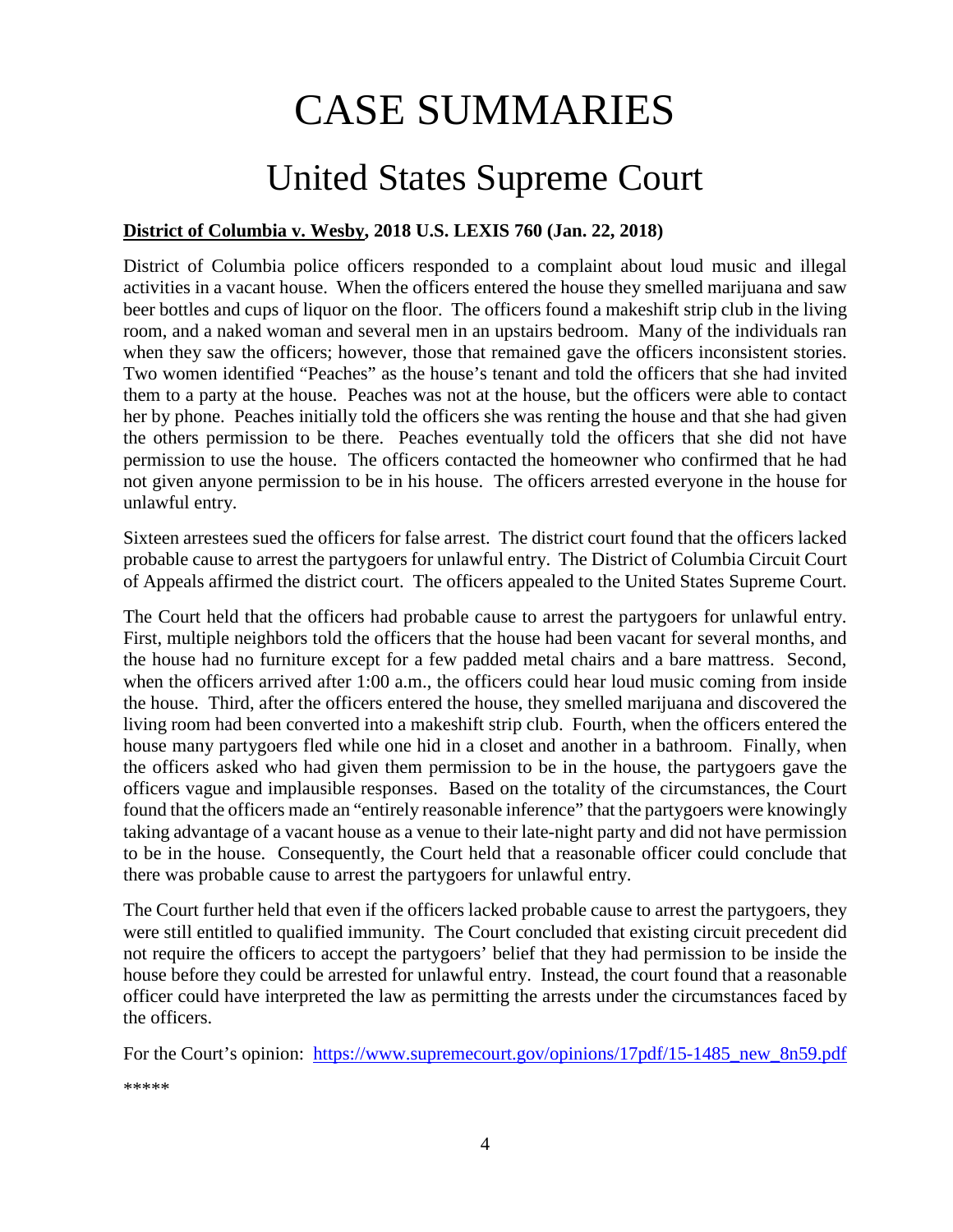# Circuit Courts of Appeal

# <span id="page-4-0"></span>**First Circuit**

#### <span id="page-4-1"></span>**United States v. Aiken, 877 F.3d 451 (1st Cir. ME 2017)**

Police officers received a tip that the occupants of room 216 of a Super 8 Motel possessed illegal drugs. At approximately 9:00 a.m., officers went to room 216 and knocked on the door. No one from room 216 responded to the officers' repeated knocks; however, an unidentified man partially opened the door to room 218. Although room 218 smelled of marijuana, the officers told the man they were not there for him. A few minutes later, the door to room 218 opened again, and a man, later identified as Joshua Bonnett, stood by the door while another man, later identified as Marquis Aiken, stood five to ten feet behind him. One of the officers recognized Aiken, who was barefoot and only wearing shorts, from a recent heroin trafficking arrest. The officers also noticed that one of the beds looked like someone had slept in it. Suspecting that Bonnett and Aiken were involved in illegal drug activity, the officers entered room 218 and conducted a security sweep. During the sweep, officers saw what appeared to be a bag containing marijuana on one of the beds and a digital scale containing a white powdery residue on a nightstand between the beds. One of the officers opened the top drawer of the nightstand and found a bag containing a substance that appeared to be cocaine. The officers subsequently obtained a search warrant, and as a result of the evidence seized in the search, the government charged Bonnett and Aiken with several drugrelated offenses.

Bonnett and Aiken filed a motion to suppress the evidence seized from room 218. The district court determined that Jahrael Browne and Joshua Bonnet had rented room 218 and that Aiken had stayed in the room with Bonnett's permission. Consequently, the district court held that Bonnett and Aiken had a reasonable expectation of privacy in room 218; therefore, they could challenge the search. The court further held that the search violated the Fourth Amendment and granted Bonnett and Aiken's motions to suppress.

The government appealed the district court's ruling that Aiken had a reasonable expectation of privacy in Room 218.

The First Circuit Court of Appeals recognized that an invitation to be present in a location does not automatically provide Fourth Amendment privacy protection. As a result, although Aiken was Bonnett's guest in room 218, and may have slept there, the court found these facts alone did not establish that Aiken had an objectively reasonable expectation of privacy in the room. The court further found that Aiken was not registered as a guest for room 218, he did not have a key to the room, and he did not have any possessions in the room besides the sneakers and t-shirt he was trying to put on when the officers entered. Based on these facts, the court could not determine what purpose Aiken had in room 218, how long he stayed in the room, how long he slept in the room, and how well he knew the other occupants. Consequently, the court held that sleeping in a motel room for "longer than a brief period of time," without more, is insufficient to provide Fourth Amendment protection; therefore, Aiken failed to establish that he had a reasonable expectation of privacy in room 218.

For the court's opinion: [https://cases.justia.com/federal/appellate-courts/ca1/17-1036/17-1036-](https://cases.justia.com/federal/appellate-courts/ca1/17-1036/17-1036-2017-12-18.pdf?ts=1513634404) [2017-12-18.pdf?ts=1513634404](https://cases.justia.com/federal/appellate-courts/ca1/17-1036/17-1036-2017-12-18.pdf?ts=1513634404)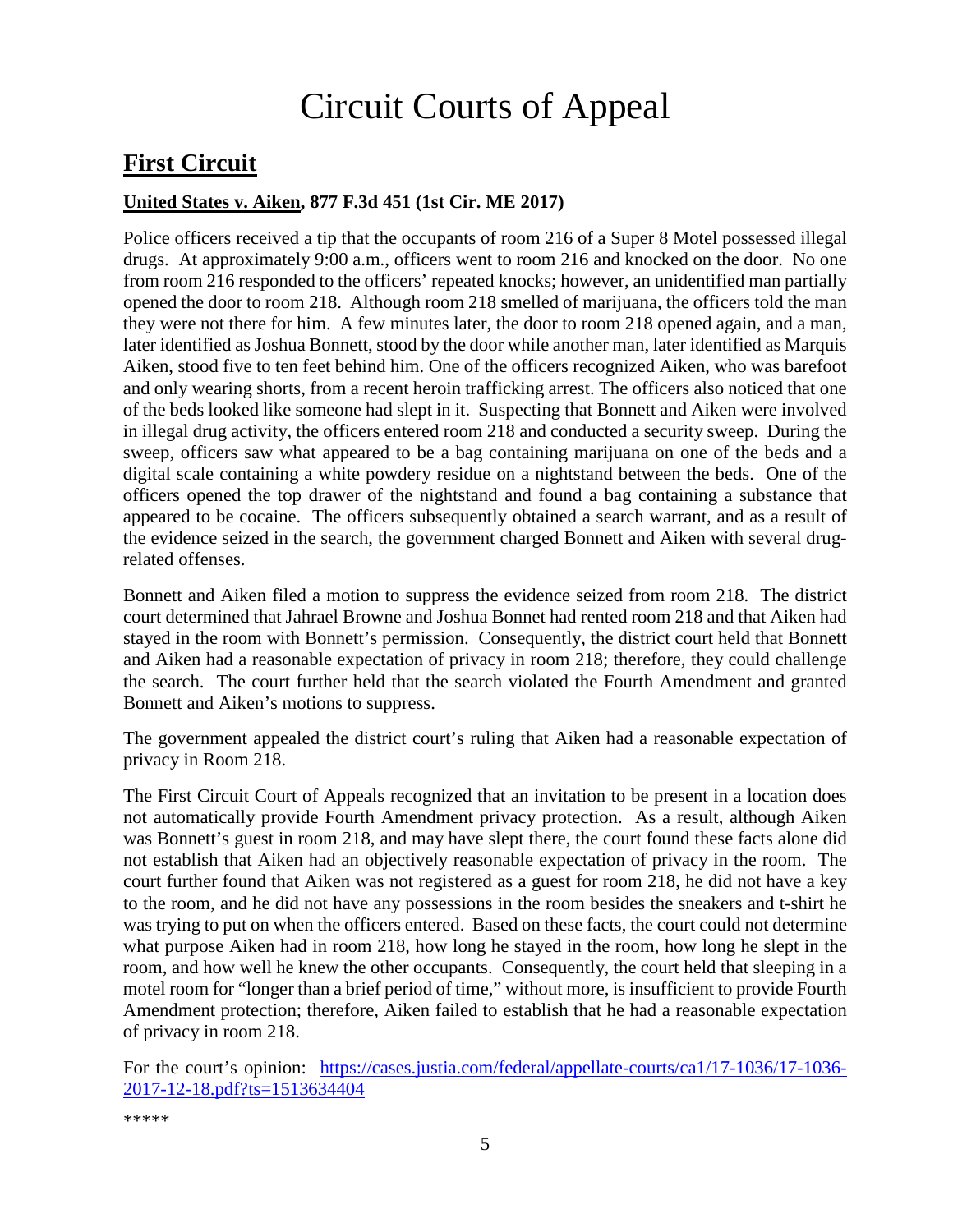# <span id="page-5-0"></span>**Second Circuit**

#### <span id="page-5-1"></span>**United States v. Familetti, 878 F.3d 53 (2d Cir. N.Y. 2017)**

Familetti participated in online chat sessions with Thompson, an undercover federal agent. During these sessions, Familetti sent Agent Thompson child pornography videos and expressed an interest in having a sexual experience with a minor. In response, Agent Thompson offered to arrange an encounter with an eleven-year-old. A different undercover agent, posing as Agent Thompson's online persona, met with Familetti in person, and the agent agreed to deliver a child to Familetti's apartment for \$500. At the conclusion of the meeting, Familetti gave the agent \$100 as a down payment. However, at the agreed time, Agent Thompson and eight other federal agents went to Familetti's apartment and executed a search warrant.

As the agents entered his apartment, Familetti suffered an extreme panic attack, and two agents pushed Familetti against a wall and handcuffed him. The agents brought Familetti a glass of water and waited for him to calm down. Agent Thompson told Familetti that he was not under arrest and was free to leave, but that the agents had a warrant to search the apartment. When Familetti's panic subsided, the handcuffs were removed, and Familetti was led into his bedroom where he was told again that he was not under arrest. Agent Thompson told Familetti the agents' main goal was to find people who were "raping children" and making child pornography videos. Agent Thompson asked for Familetti's help with the investigation, and Familetti immediately agreed to cooperate. Agent Thompson then advised Familetti of his Miranda rights orally and in writing. Familetti waived his rights and confessed to using an online account to trade child pornography, storing child pornography on an SD card hidden in his apartment, and giving the undercover agent a \$100 down payment for sex with a minor.

The government charged Familetti with sex trafficking of a minor and the possession, distribution, and transportation of child pornography. Familetti argued that his pre-Miranda statement concerning his willingness to cooperate with the investigation was inadmissible because it was the result of a custodial interrogation. Familetti further argued that his subsequent Miranda waiver and confession was invalid because of the initial Miranda violation.

A person must both be "in custody" and subject to "interrogation" before law enforcement officers are required to inform him of his Miranda rights. An interrogation occurs when a person "is subjected to express questioning or its functional equivalent," and his statements are "the product of words or actions on the part of the police" that "were reasonably likely to elicit an incriminating response."

Here, after entering Familetti's apartment to execute a search warrant, the agents told him that they were looking for perpetrators of child pornography, and asked Familetti for information. The court found the agents left no doubt that Familetti was suspected of criminal involvement and that his response would more than likely confirm the agents' suspicions. As a result, the court held that the agent's request for Familetti to help them investigate child pornography constituted interrogation.

However, the court further held that Familetti was not in custody during this pre-Miranda interrogation. A person is in custody for Miranda purposes after he is formally arrested or if police officers restrain his freedom of movement to "the degree associated with a formal arrest." First, Familetti had not been placed under arrest when he made the pre-Miranda statements concerning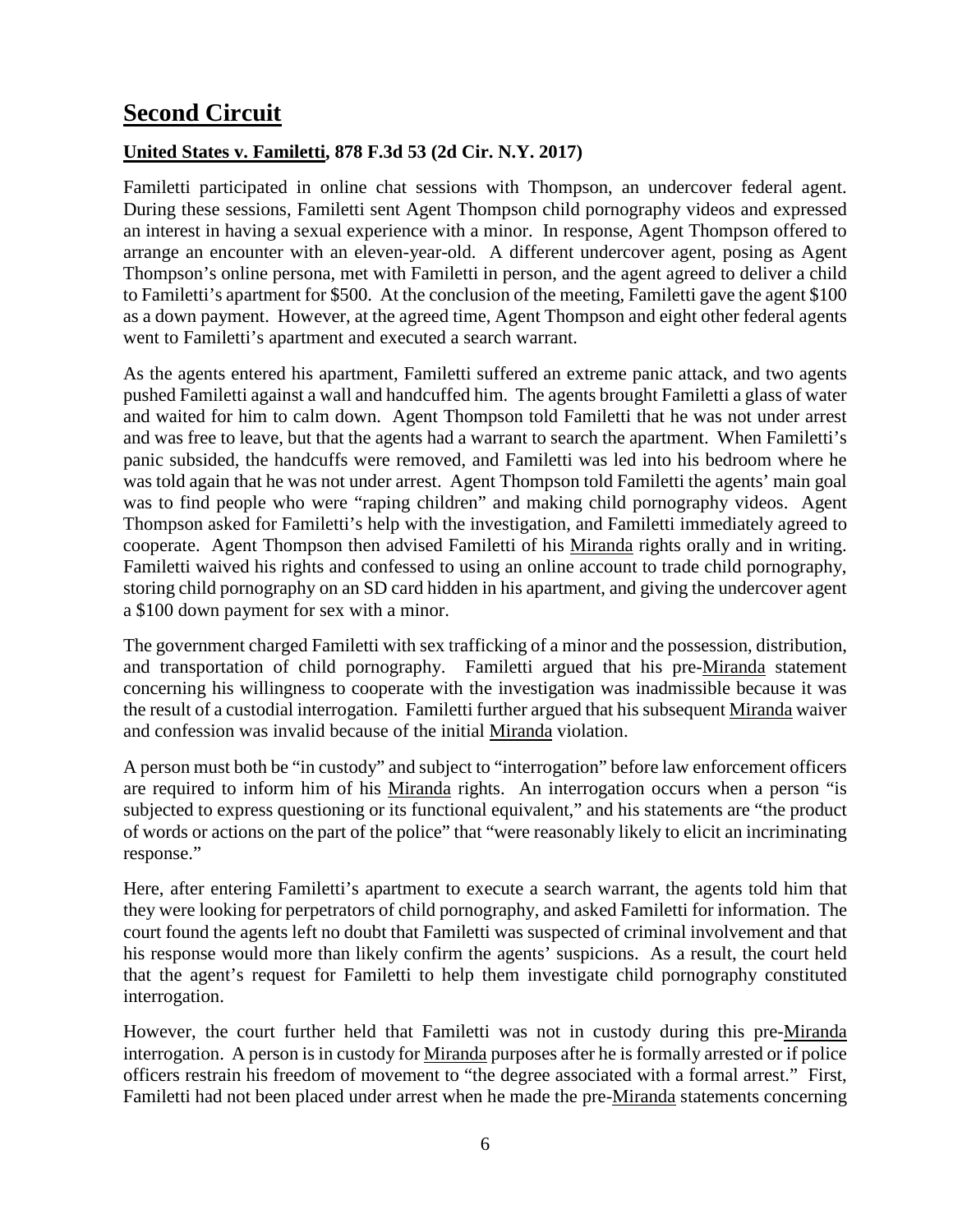his willingness to cooperate. Second, the court found that the agents did not restrain Familetti comparable to that of a formal arrest.

To evaluate whether the degree of restraint rises to the level of that associated with a formal arrest, the court has to determine "whether a reasonable person in the suspect's shoes would not have felt free to leave under the circumstances." Here, after Familetti recovered from his initial distress, two agents spoke to him in a non-confrontational tone after removing his handcuffs. The agents never drew their weapons, and they told Familetti several times that he was not under arrest and was free to leave. Finally, Familetti was in the familiar surroundings of his own home and the interrogation lasted, at most, only several minutes.

Because Familetti was not subjected to custodial interrogation before the agents advised him of his Miranda warnings, the court found it unnecessary to address Familetti's challenge to his Miranda waiver and subsequent confession.

For the court's opinion: [https://cases.justia.com/federal/appellate-courts/ca2/16-2334/16-2334-](https://cases.justia.com/federal/appellate-courts/ca2/16-2334/16-2334-2017-12-20.pdf?ts=1513783811) [2017-12-20.pdf?ts=1513783811](https://cases.justia.com/federal/appellate-courts/ca2/16-2334/16-2334-2017-12-20.pdf?ts=1513783811)

\*\*\*\*\*

# <span id="page-6-0"></span>**Third Circuit**

#### <span id="page-6-1"></span>**United States v. Graves, 877 F.3d 494 (3d Cir. PA 2017)**

An undercover police officer conducting surveillance in an unmarked vehicle, in a high-crime area, heard a radio dispatch about possible gunshots in an area near his location. The dispatch described two potential suspects wearing dark-colored hooded sweatshirts who were seen walking away from the location of the gunshots. Less than five minutes later, the officer saw two men in dark–colored hooded sweatshirts walking toward his vehicle. The officer noticed that one of the men, later identified as Graves, was walking with a "pronounced, labored" gait, which suggested that he might have concealed something heavy in his waistband or pocket on his right side. As Graves and the other man passed the officer's vehicle, Graves made eye contact with the officer and raised his hands over his head. Based on his experience the officer knew this behavior "was consistent with a drug dealer or someone who sells something illegal on the street." The officer drove one block ahead of the men and waited for them to approach his vehicle again. At this point, Graves left the other man and walked directly toward the officer's vehicle at a quickened pace. The officer exited his vehicle, identified himself as a police officer, and handcuffed Graves.

Believing that Graves might be armed, the officer conducted a frisk. During the frisk, the officer felt "multiple hard objects" in both of Graves' front pockets. The feel of these objects was consistent with that of crack cocaine. The officer removed the objects from Graves' pockets, which turned out to be multiple packets of the antidepressant Depakote and one live .22 caliber bullet. During questioning, Graves told the officer that he planned to sell the Depakote as crack cocaine and admitted that he had a loaded .380 pistol in his boot, where it had fallen from his waistband. The government charged Graves with several firearm-related offenses.

Graves filed a motion to suppress all physical evidence and statements obtained at the time of his arrest, arguing that the officer lacked reasonable suspicion to justify stopping and frisking him.

The court disagreed. First, the officer was parked in a high-crime area. Second, the officer saw Graves and another man dressed in similar clothing as the suspects described in the radio dispatch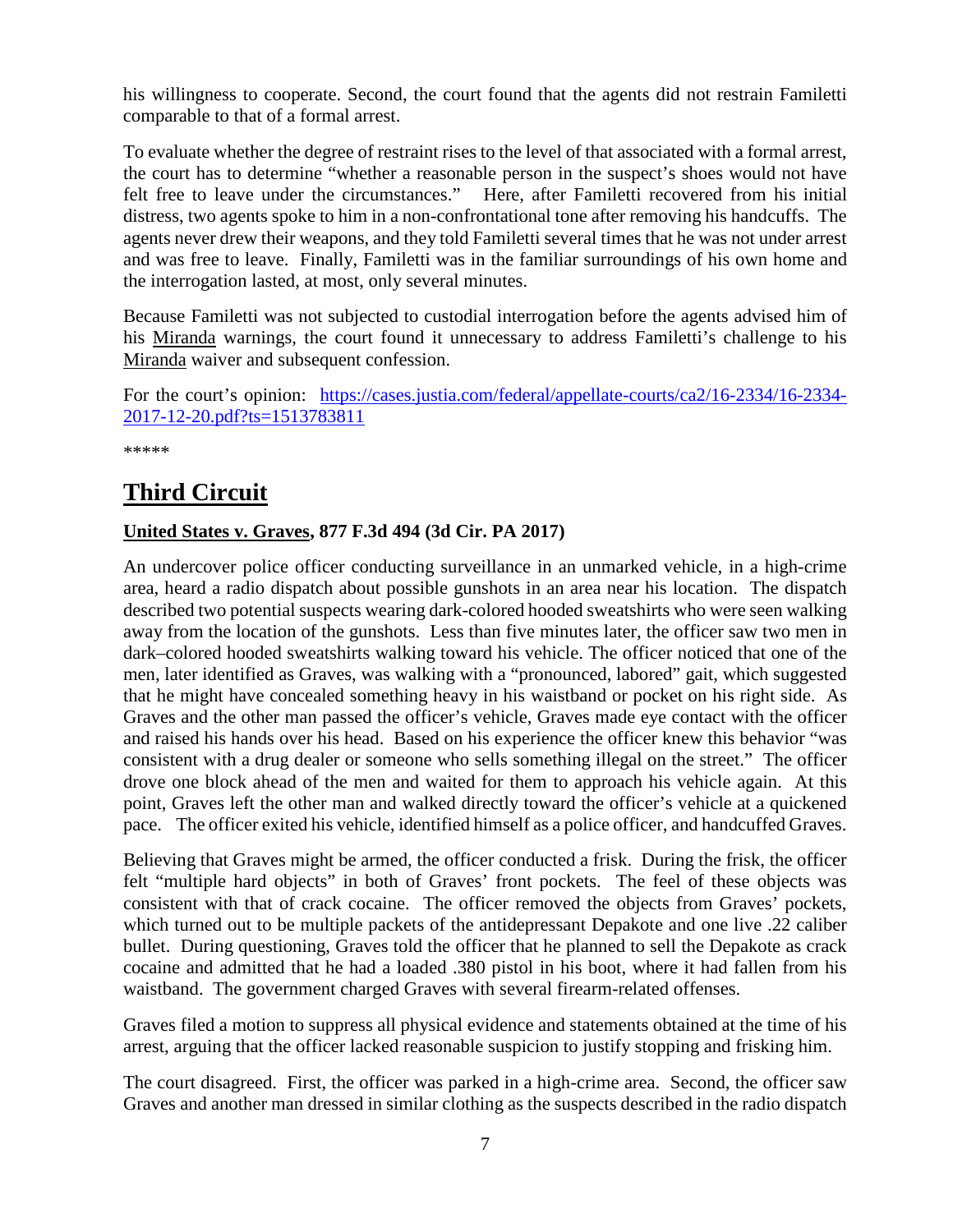coming from the area where gunshots had been reported a few minutes earlier. Third, the officer saw Graves walking in a manner indicating, in the officer's experience, that Graves was armed. Fourth, Graves raised his arms over his head in a manner consistent that of an individual seeking to sell drugs or otherwise challenge the officer. Finally, Graves departed from the other man to approach the officer's vehicle at a quick pace. The court concluded that the combination of these facts gave the officer reasonable suspicion to believe that Graves was engaged in unlawful conduct which justified stopping and then frisking Graves.

Graves further argued that the officer exceeded the scope of a valid frisk. Specifically, Graves claimed that the officer was not permitted to conduct any further search of his person once the officer realized that the objects in his pockets were not weapons.

While the purpose of a frisk is to locate weapons and not evidence of a crime, the Supreme Court has held that an officer may seize contraband discovered during a lawful frisk under the "plainfeel doctrine." The plain-feel doctrine provides that when an officer conducting a lawful frisk feels something that is "immediately apparent" as contraband, the officer may lawfully seize the item. The term "immediately apparent" has been equated with probable cause, and the incriminating nature of the item must be immediately apparent to the officer the moment the officer touches it.

In this case, the officer testified that while frisking Graves' pockets, he knew the objects in Graves' pockets were consistent in feeling with crack cocaine. The court held that the feel of these objects, in light of the officer's experience with narcotics investigations, gave rise to probable cause justifying removal of the objects from Graves' pockets. In addition, the court held that because the officer had yet to determine whether Graves was armed at the time he felt the objects, the frisk was lawful. As a result, the court held that the officer did not exceed the scope of a valid frisk by removing the Depakote and bullet from Graves' pockets.

For the court's opinion: [https://cases.justia.com/federal/appellate-courts/ca3/16-3995/16-3995-](https://cases.justia.com/federal/appellate-courts/ca3/16-3995/16-3995-2017-12-13.pdf?ts=1513188005) [2017-12-13.pdf?ts=1513188005](https://cases.justia.com/federal/appellate-courts/ca3/16-3995/16-3995-2017-12-13.pdf?ts=1513188005)

\*\*\*\*\*

# <span id="page-7-0"></span>**Fifth Circuit**

#### <span id="page-7-1"></span>**United States v. Wise, 877 F.3d 209 (5th Cir. TX 2017)**

Police officers went to a Greyhound bus stop to conduct bus interdictions. After a bus stopped, the driver disembarked, and the officers approached him and asked for consent to search the bus's passenger cabin. After the driver gave consent, two plainclothes officers with narcotics interdiction experience boarded the bus. Without blocking the aisle, one officer walked to the back of the bus while the other officer remained at the front. The officer at the front of the bus noticed Wise, who was pretending to be asleep. The officer found this suspicious, because in his experience, criminals on buses often pretended to be asleep to avoid police contact. The officer walked past Wise and turned around. After Wise turned to look back at him, the officer approached Wise and asked to see his ticket. Wise gave the officer a bus ticket, which had the name "James Smith" on it. The officer's suspicions were aroused because it was a "very generic name" that he believed might be fake. The officer then asked Wise if he had any luggage. Wise said yes and motioned to the luggage rack above his head.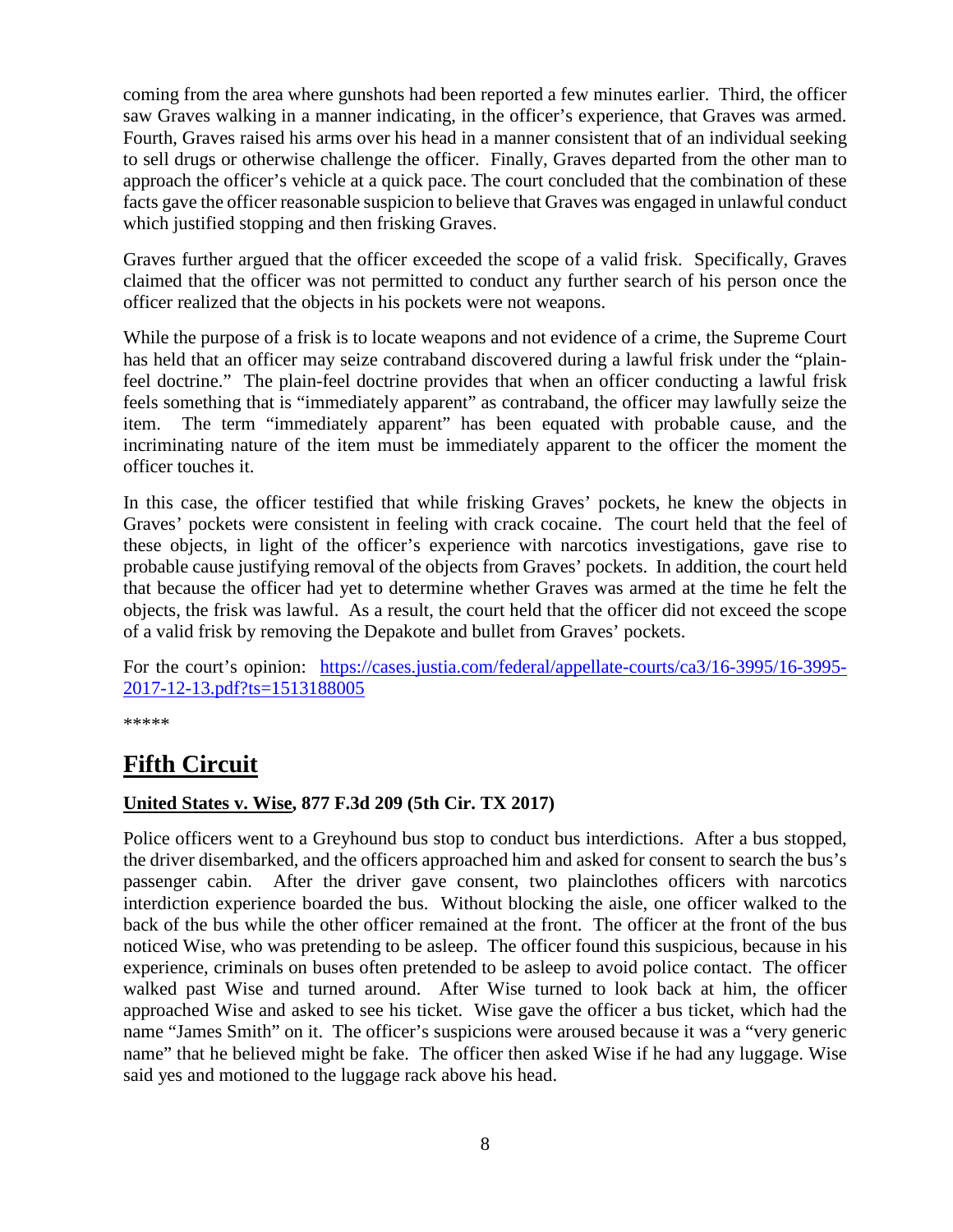The officer saw a duffle bag and a backpack in the luggage rack above Wise's head, with no other bags nearby. Wise claimed the duffle bag and gave the officer consent to search it. After the officer found nothing of interest in the duffle bag, he asked Wise if the backpack belonged to him. Wise denied ownership of the backpack. After no other passengers on the bus claimed ownership of the backpack, the officers removed it at the driver's request.

Outside the bus, a canine officer directed his dog to sniff the backpack. After the dog alerted to the presence of narcotics, officers cut a small lock off the backpack, searched it, and found seven brick–type packages. The officers cut one of the packages open and discovered a white powder they believed to be cocaine.

After discovering the packages inside the backpack, the officer who initially spoke to Wise went back onto the bus and asked Wise if he would mind getting off the bus to speak to the officers. Wise complied and got off the bus. Once off the bus, the officer told Wise the backpack contained a substance believed to be cocaine and asked Wise if he had any weapons. After Wise denied that he had any weapons, the officer asked Wise to empty his pockets and Wise complied. Among other items, Wise gave the officer an identification card with the name "Morris Wise" and a lanyard with several keys attached. The officer used a key on the lanyard to activate the locking mechanism on the lock the officers had cut from the backpack. The officer arrested Wise, and the government charged him with several drug-related offenses.

Wise filed a motion to suppress the evidence the officers obtained after he was asked to exit the bus. Although neither Wise nor the government briefed the issue before the suppression hearing or raised it during hearing, the district court concluded that the officers' conduct constituted an unconstitutional checkpoint stop. In addition, the district court held that the bus driver did not voluntarily consent to the officers' search of the luggage compartment where the backpack was located. As a result, the district court suppressed all evidence the officers seized after the stop. The government appealed to the Fifth Circuit Court of Appeals.

First, the court held that the district court incorrectly characterized the officers' bus interdiction as an unconstitutional checkpoint. The court noted that the Supreme Court's cases involving checkpoints involve roadblocks or other types of conduct where the government initiates a stop to interact with motorists. In this case, the officers did not require the bus driver to stop at the station. Instead, the driver made the scheduled stop as required by his employer, Greyhound. In addition, the officers only approached the driver after he had disembarked from the bus, and the driver voluntarily agreed to speak with them. The court concluded that the interaction between the officers and the driver was better characterized as a "bus interdiction."

Second, although Wise had a reasonable expectation of privacy in his luggage, the court held that as a passenger, Wise did not have a reasonable expectation of privacy in the luggage compartment of the commercial bus. As a result, the court concluded that Wise had no standing to challenge the officers' search of that compartment, to which the bus driver consented.

Third, the court held that the officers did not seize Wise, within the meaning of the Fourth Amendment, when they approached him, asked to see his identification, and requested his consent to search his luggage. Instead, the court concluded that Wise's interaction with the officers was a consensual encounter because a reasonable person in Wise's position would have felt free to decline the officers' requests or otherwise terminate the encounter.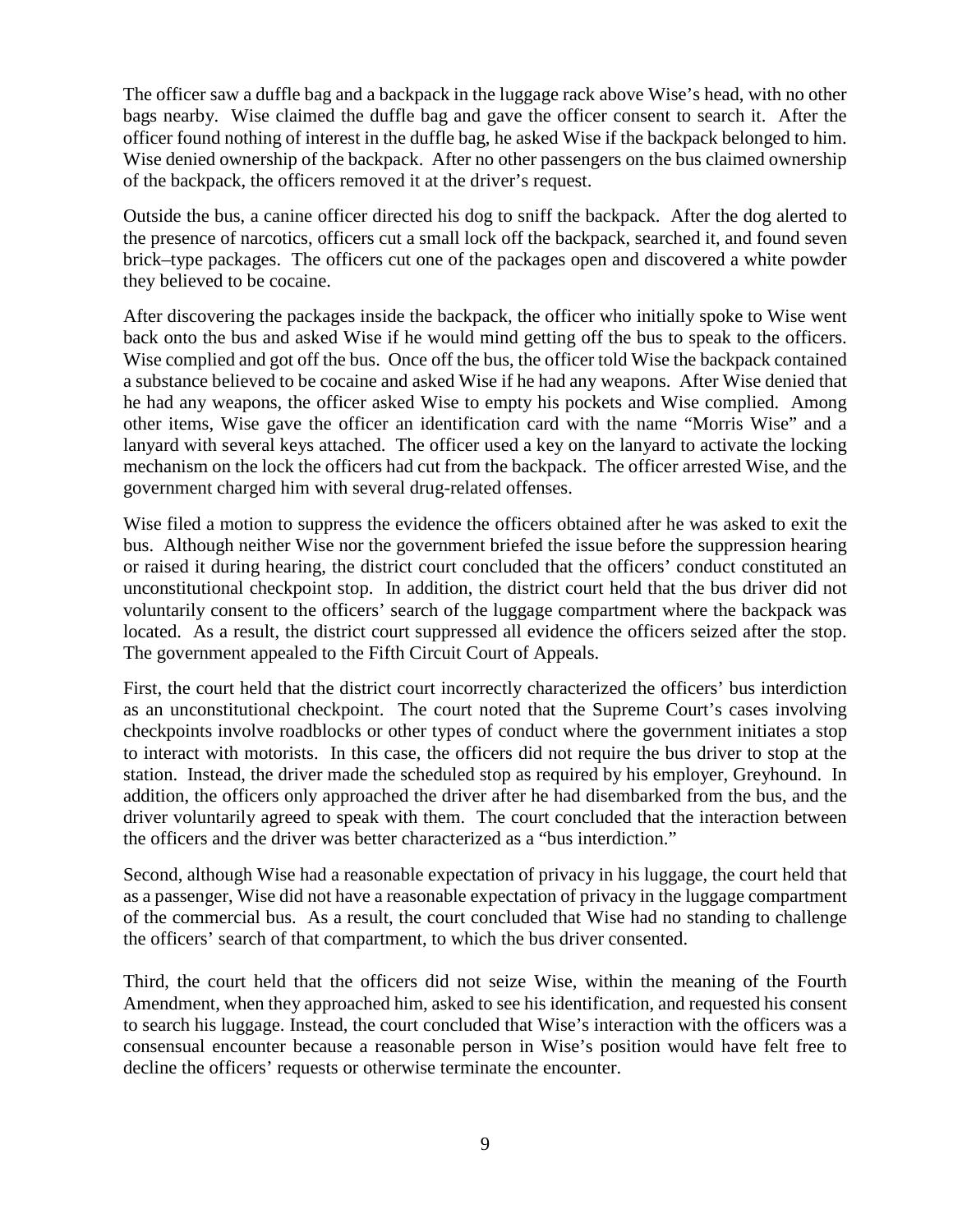Finally, the court held that Wise voluntarily answered the officer's questions, voluntarily emptied his pockets, and voluntarily gave the officer his identification and keys.

For the court's opinion: [https://cases.justia.com/federal/appellate-courts/ca5/16-20808/16-](https://cases.justia.com/federal/appellate-courts/ca5/16-20808/16-20808-2017-12-06.pdf?ts=1512585038) [20808-2017-12-06.pdf?ts=1512585038](https://cases.justia.com/federal/appellate-courts/ca5/16-20808/16-20808-2017-12-06.pdf?ts=1512585038)

\*\*\*\*\*

# <span id="page-9-0"></span>**Eighth Circuit**

#### <span id="page-9-1"></span>**United States v. Quarterman, 877 F.3d 794 (8th Cir. IA 2017)**

At 7:16 a.m., Carol Bak called 911 and reported that she was helping her daughter, Christina move out of Quarterman's apartment. Bak stated that she had a "heated" argument with Quarterman, who was Christina's boyfriend, and that Quarterman "had a gun on his waist." After the argument, Bak left, leaving her daughter inside the apartment.

Dispatch radioed a "domestic with a weapon involved" and three officers responded to Quarterman's apartment. The officers met Bak outside and she repeated what she told the 911 operator. Bak also told the officers that Quarterman was "making Christina get out" of his apartment.

When the officers knocked, Christina answered the door. Through the open door, one of the officers saw Quarterman sitting on the couch, moving his hands as if he was reaching for something. The officer told Quarterman not to move and asked Christina about the presence of a gun. Christina did not respond and Quarterman denied having a gun. At that point, the officers entered the apartment, approached Quarterman, and ordered him to stand up and turn around. The officers saw a handgun in a holster on Quarterman's right side and seized it. One of the officers told Quarterman they would return the handgun once they were finished talking. However, after the officers discovered the handgun was stolen, they arrested Quarterman. The government charged Quarterman with being a felon in possession of a firearm.

Quarterman filed a motion to suppress the handgun, arguing that the officers' warrantless entry into his apartment violated the Fourth Amendment. The district court agreed. The government appealed to the Eighth Circuit Court of Appeals.

The court reversed the district court, holding that the warrantless entry into Quarterman's apartment was justified by a legitimate and objectively reasonable concern for the safety of Christina as well as the officers. The officers had information that Quarterman was making Christina move out, that he was armed, and that he had been in a heated verbal altercation with Christina's mother that morning. In addition, after Christina opened the door, Quarterman made quick movements as if reaching towards the couch or getting up. Unable to see a gun from the doorway and aware that domestic disputes can turn violent, the court concluded that it was reasonable for the officers to enter the apartment and control the situation.

The court further held that once lawfully inside the apartment the exigencies of the situation justified ordering Quarterman to stand up and turn around. Although Quarterman denied having a gun, the court found that the officers were reasonable in not believing him, as Carol Bak told them the gun was on Quarterman's hip and because of Quarterman's reaction to the presence of the officers.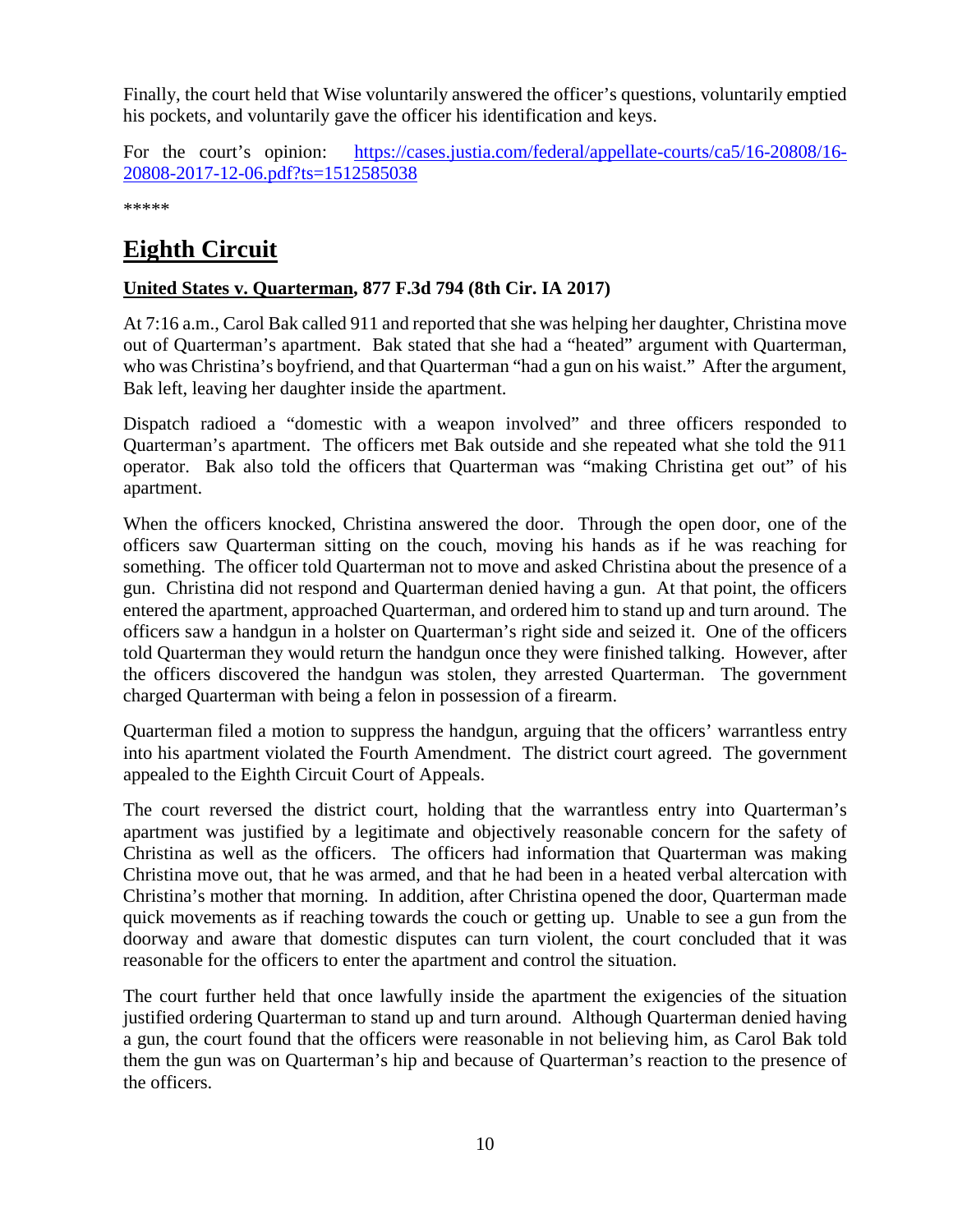Finally, when the officers saw the gun on Quarterman's waist, the court held that it was reasonable for the officers to temporarily seize it.

For the court's opinion: [https://cases.justia.com/federal/appellate-courts/ca8/16-4519/16-4519-](https://cases.justia.com/federal/appellate-courts/ca8/16-4519/16-4519-2017-12-12.pdf?ts=1513096226) [2017-12-12.pdf?ts=1513096226](https://cases.justia.com/federal/appellate-courts/ca8/16-4519/16-4519-2017-12-12.pdf?ts=1513096226)

\*\*\*\*\*

#### <span id="page-10-0"></span>**United States v. Scott, 876 F.3d 1140 (8th Cir. AR 2017)**

Police officers responded to multiple security alarms at a residence in a rural area. After the officers drove down a long driveway and stopped at a gate, a truck pulled up on the other side of the gate, and Scott got out. Scott, who had blood on his clothes and was visibly shaken, told the officers that his wife had run him over with the truck, shot at him, and thrown the gun in the yard. Scott also told the officers that he was concerned for the safety of his young children, who were still with his wife, whom he claimed was under the influence of drugs. At this point, the officers considered Scott to be the potential victim of a domestic dispute. The officers left Scott at the gate and drove to the house.

At the house, the officers saw a woman sitting in a chair at, or just inside the threshold of an open garage. The woman was smoking, using her cell phone, and did not appear armed or threatening. As the officer approached, two little boys entered the garage from the house. The officers went into the garage and talked to the woman who identified herself as Scott's wife, Stacy. She told the officers that earlier when she tried to drive away, Scott fired four shots at her truck, ripped off the side mirror, and then jumped into the bed of the truck and broke the rear window. Stacy told the officers that she and her children got out of the truck and ran inside the house and that Scott eventually threw the gun into the yard. Several officer searched the yard, but they did not find a gun. Stacy told the officers there were other guns inside the house, and she gave the officers consent to search the house. The officers seized several firearms from the house. The government charged Scott with being a felon in possession of a firearm.

Scott filed a motion to suppress the firearms seized from his house.

The court held that exigent circumstances justified the officers' warrantless entry into the garage. When the officers approached the garage, they had just been told about a violent domestic dispute involving a firearm, by an individual covered with blood, who told them that children were present at the residence. The officers had legitimate concerns that someone might be armed and that children might be injured or in danger, so went into the garage to speak to the only person they saw. In addition, the court held that Stacy validly consented to the officers' entry into the house. Consequently, the court concluded that the officers' subsequent discovery of the firearms inside the house did not violate the Fourth Amendment.

For the court's opinion: [https://cases.justia.com/federal/appellate-courts/ca8/16-4052/16-4052-](https://cases.justia.com/federal/appellate-courts/ca8/16-4052/16-4052-2017-12-13.pdf?ts=1513180885) [2017-12-13.pdf?ts=1513180885](https://cases.justia.com/federal/appellate-courts/ca8/16-4052/16-4052-2017-12-13.pdf?ts=1513180885)

\*\*\*\*\*

#### <span id="page-10-1"></span>**United States v. Mosley, 878 F.3d 246 (8th Cir. IA 2017)**

At approximately 2:35 p.m., two individuals robbed a bank. As the robbers were leaving the bank, a witness in a truck driving by the bank saw the robbers fleeing but eventually lost sight of them. As the truck circled around the block attempting to spot the robbers again, the witness called the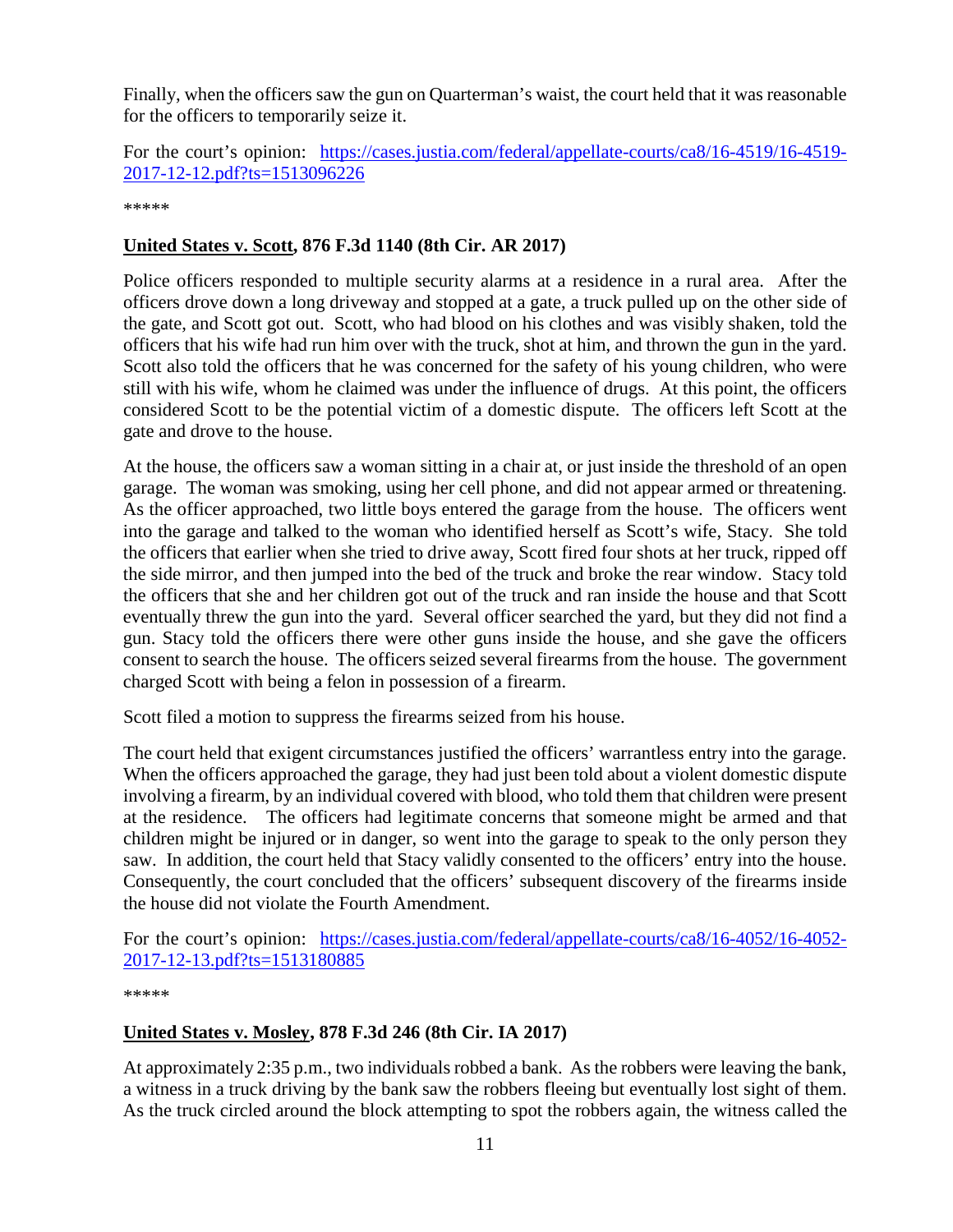bank. A bank employee called 911 and began relaying information about the robbery, including information the employee was getting from the witness on the other line. Although the witness could not locate the robbers, he reported that a gray/silver Ford Taurus was in the vicinity of the bank and was the only vehicle leaving the area moments after the robbery. The witness followed the Taurus and gave its location and direction of travel to the bank employee, who gave the information to 911 dispatch. When the witness got close enough to see inside the gray Taurus, he reported that he could only see one woman in the car, whereas he had seen two men running from the bank. At this point, the witness was no longer sure if the gray Taurus was involved in the bank robbery.

Around 2:40 p.m., a police officer received a radio dispatch that a gray Ford Taurus may have been involved in a bank robbery. A few minutes later, the officer saw a gray Taurus traveling in the direction indicated by the witness. The officer stopped the Taurus approximately 5.8 miles from the bank approximately eight minutes after the robbery occurred.

The officer determined that the Taurus was registered to Farrah Franklin but identified the driver as Katherine Pihl. The officer did not see anyone else inside the vehicle and was about to let Pihl go when another officer suggested that he check the trunk. The officer opened the trunk and found Stanley Mosley and Lance Monden, along with cash and masks. The officer arrested Pihl, Mosley, and Monden, and the government indicted them for bank robbery.

The defendants filed a motion to suppress evidence seized by the officers.

First, the defendants claimed the officer lacked reasonable suspicion to believe the Taurus was involved in the bank robbery; therefore, the stop violated the Fourth Amendment.

The court disagreed. Although the police were unsure of the exact role the gray Taurus may have played in the robbery, it was the only vehicle seen leaving the area right after the witness saw two hooded men flee the bank. In addition, the officer stopped the Taurus a short distance from the bank, a few minutes after the robbery, while it was traveling in the direction and on the road provided by the witness. Finally, while the driver of the Taurus did not match the description of the two men fleeing the scene of the bank robbery, it was reasonable for the officer to stop the Taurus because it matched the description of the vehicle the witness saw leave the area just after the robbery.

Second, the defendants argued that the officer lacked reasonable suspicion for the traffic stop because the tip from the witness was unreliable.

The court disagreed. Here, the witness claimed firsthand knowledge of the facts he was reporting, and he was able to predict the Taurus's direction of travel. In addition, the witness reported his observations within five minutes of the robbery and the bank employee promptly began relaying this information to a 911 operator. Finally, because the witness provided his name and telephone number, he could be held accountable for false reporting. As a result, the court concluded that the information provided by the witness gave the officer reasonable suspicion to stop the Taurus.

Third, the defendants argued that the officer unreasonably prolonged the duration of the stop after his initial conversation with Pihl. Specifically, the defendants claimed that any reasonable suspicion based on the witness's tip dissipated when the officer obtained Pihl's information and determined that she was alone in the passenger compartment of the vehicle.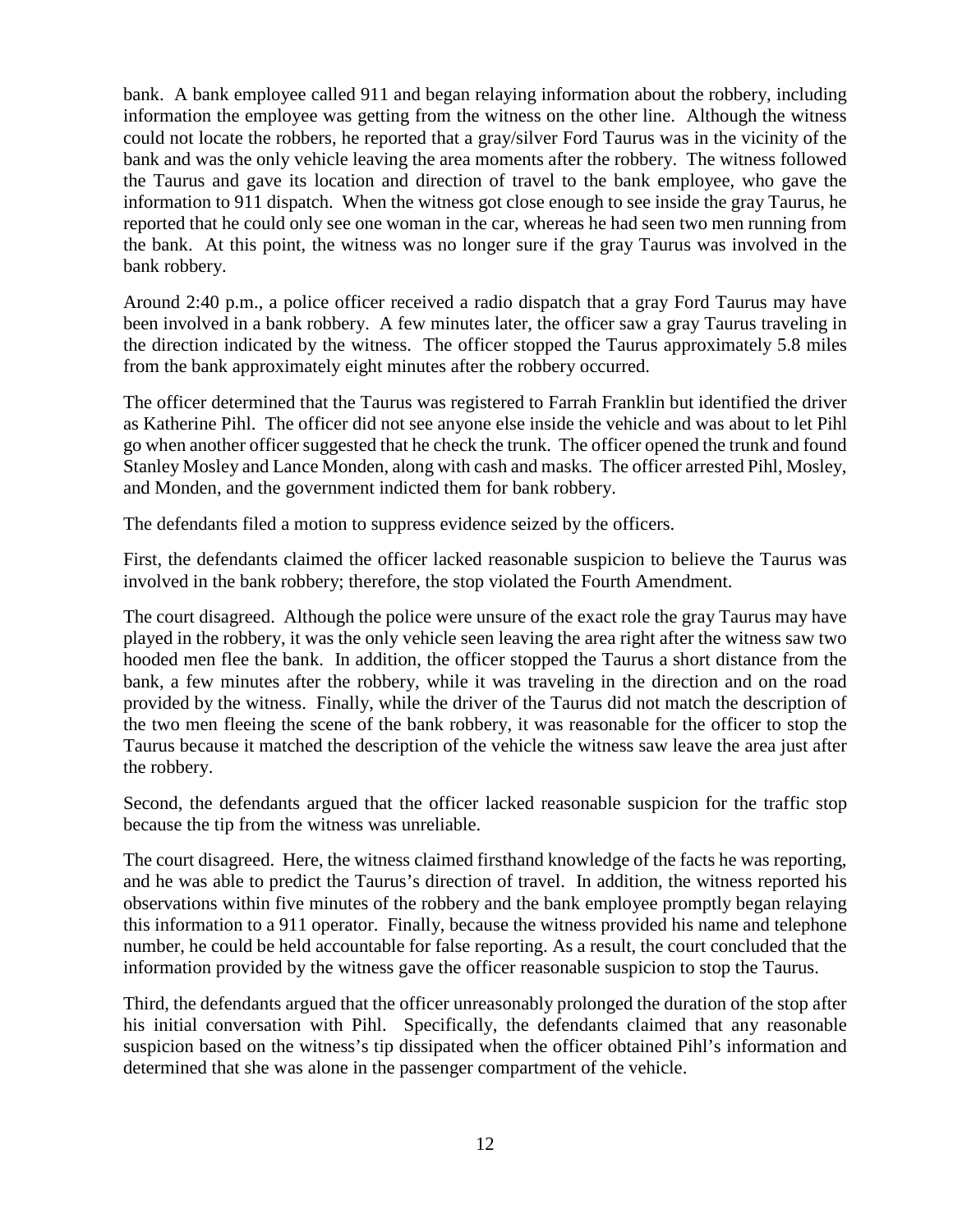The court held that reasonable suspicion did not automatically dissipate because Pihl did not match the description given by the witness or because the officer did not initially see two men inside the Taurus. The court commented that other facts corroborated the witness's tip, and there were reasonable explanations for the discrepancies concerning the number of occupants in the Taurus. Specifically, the court found it was foreseeable that bank robbers using getaway drivers would conceal themselves in the vehicle's trunk. The court concluded that the reason for the stop, to determine whether the Taurus was involved in the bank robbery, was ongoing throughout the officer's interaction with Pihl and that the officer did not unreasonably prolong the duration of the stop.

Finally, Pihl and Monden argued that the officer violated the Fourth Amendment when he searched the trunk of the Taurus.

The court held that Pihl and Monden lacked standing to challenge the officer's search of the trunk because they did not have a reasonable expectation of privacy in the Taurus. The owner of the Taurus, Farrah Franklin, told officers that she did not know Mosley, Monden, or Pihl and had not given them permission to use her car. In addition, Franklin told the officers that she called the local police department on the day of the bank robbery to report the vehicle stolen. Even though Franklin's husband testified that he borrowed the Taurus with Franklin's permission and then loaned it to Monden without her consent, this did not establish a reasonable expectation of privacy in the Taurus for Monden.

For the court's opinion: [https://cases.justia.com/federal/appellate-courts/ca8/16-4489/16-4489-](https://cases.justia.com/federal/appellate-courts/ca8/16-4489/16-4489-2017-12-21.pdf?ts=1513873829) [2017-12-21.pdf?ts=1513873829](https://cases.justia.com/federal/appellate-courts/ca8/16-4489/16-4489-2017-12-21.pdf?ts=1513873829)

\*\*\*\*\*

#### <span id="page-12-0"></span>**United States v. Rowe, 2017 U.S. App. LEXIS 26539 (8th Cir. MN 2017)**

A confidential informant (CI) told officers that Houston Oliver was going to transport a large quantity of cocaine from Arizona to Minnesota in a gray BMW with Minnesota license plates on November 30. The CI provided the approximate arrival time but did not know the identity of the person transporting the cocaine. The CI had provided accurate, timely, and verifiable information to law enforcement for years. Officers conducted a records check and discovered that Oliver was the registered owner of a BMW with Minnesota license plates. Based on the CI's information, officers issued an alert about Oliver's BMW's possible involvement in drug trafficking.

On November 30, Minnesota State Trooper Thul conducted surveillance on Interstate 35 in an effort to intercept Oliver's BMW. After being advised that other officers had located the BMW and requested that she stop it, Trooper Thul located the BMW and pulled it over. Despite the information she received from dispatch, and her knowledge that the BMW would be impounded if located, Trooper Thul developed her own probable cause to stop the vehicle and pulled the BMW over for excessive window tint. Trooper Thul approached the BMW and spoke with Rowe, the sole occupant of the vehicle. After a brief conversation, Trooper Thul went back to her vehicle to perform routine computer checks.

While Trooper Thul was completing her routine checks and paperwork, other officers arrived, and a drug-sniffing dog alerted to the presence of narcotics in the BMW. Officers handcuffed Rowe, placed him in the back of a police car, and transported him to the police station. The officers impounded the BMW, searched it, and seized six packages of cocaine. The officers did not arrest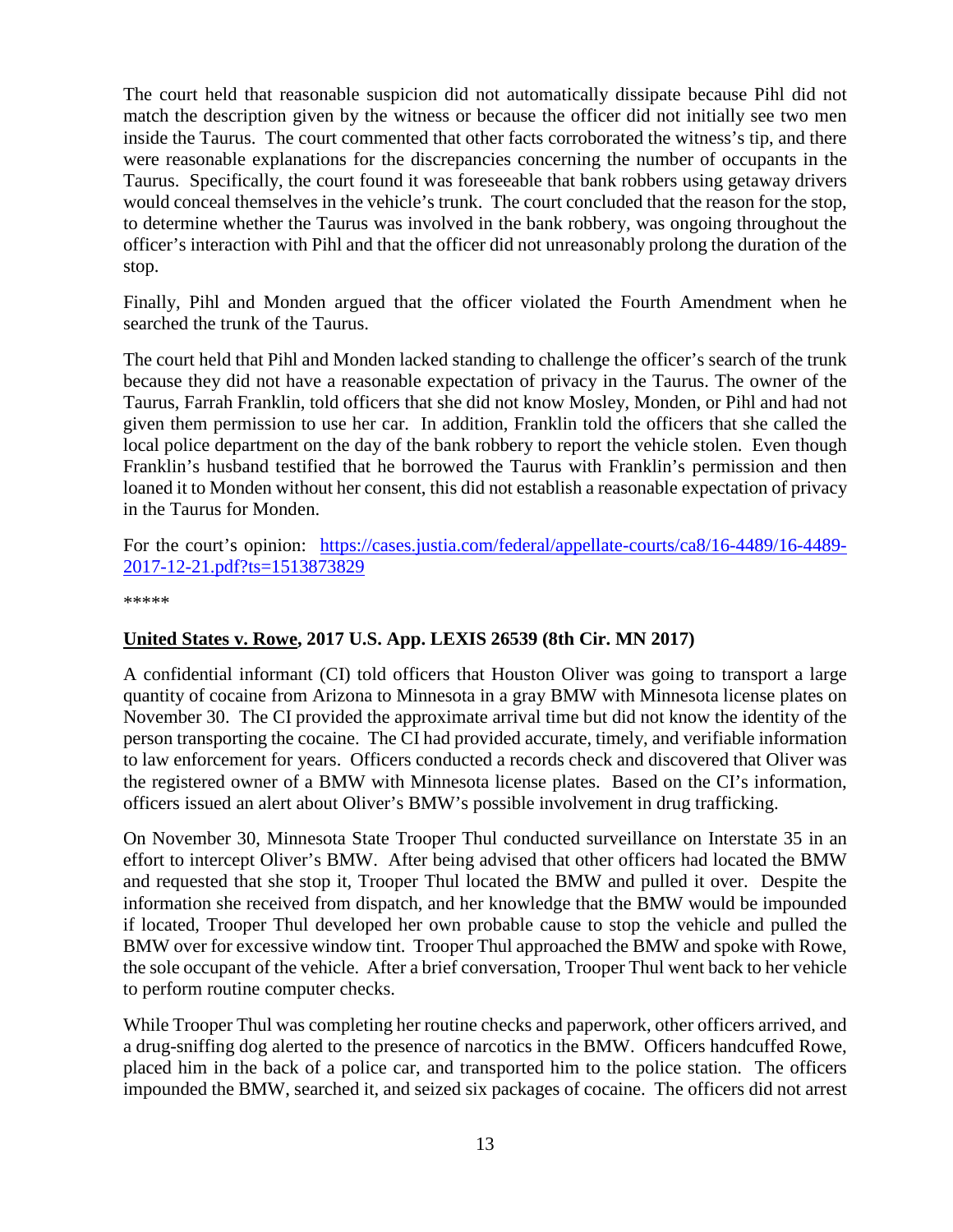Rowe that night, and Trooper Thul never issued him a citation for excessive window tint. The government subsequently indicted Rowe for conspiracy to distribute cocaine.

Rowe filed a motion to suppress the evidence seized from the BMW and statements he made in the police car. Rowe argued that the officers expanded the traffic stop beyond its initial purpose for the window tint violation, and that he was de facto arrested without probable cause.

The court disagreed. Despite Trooper Thul's explanation that she stopped the BMW because of the window tint violation, probable cause existed to believe that the BMW contained cocaine based on the information provided by the CI. As a result, the officers were authorized under the automobile exception to stop, search, and seize the BMW without a warrant. In addition, the court found that the officers had probable cause to arrest Rowe, even though he was not arrested that night.

For the court's opinion: [https://cases.justia.com/federal/appellate-courts/ca8/16-4102/16-4102-](https://cases.justia.com/federal/appellate-courts/ca8/16-4102/16-4102-2017-12-26.pdf?ts=1514305825) [2017-12-26.pdf?ts=1514305825](https://cases.justia.com/federal/appellate-courts/ca8/16-4102/16-4102-2017-12-26.pdf?ts=1514305825)

\*\*\*\*\*

# <span id="page-13-0"></span>**Tenth Circuit**

#### <span id="page-13-1"></span>**United States v. Bagley, 877 F.3d 1151 (10th Cir. KS 2017)**

The government obtained an arrest warrant for Bagley, a convicted felon, for violating the terms of his supervised release. To execute the arrest warrant, Deputy United States Marshals obtained a search warrant that allowed them to enter a house solely to locate and arrest Bagley. When the marshals arrived, Bagley was in the southeast bedroom, although he eventually surrendered and was handcuffed near the front door. The marshals then conducted a protective sweep of the entire house. In the southeast bedroom, the marshals found two rounds of ammunition and a substance that appeared to be marijuana.

Based on this discovery, the marshals obtained a second warrant to search the entire house for firearms, ammunition, and controlled substances. While executing the second search warrant, the marshals found a firearm, ammunition, marijuana, and drug paraphernalia.

After the district court denied Bagley's motion to suppress evidence seized by the marshals pursuant to the second search warrant, he appealed. Bagley argued that after he surrendered, the marshals violated the Fourth Amendment by searching the house. The government claimed that after the marshals arrested Bagley they were allowed to conduct a protective sweep of the house, to include the southeast bedroom. The government argued that during the lawful protective sweep the marshals found evidence that established probable cause to support the second search warrant.

The Tenth Circuit Court of Appeals recognized that in [Maryland v. Buie](https://supreme.justia.com/cases/federal/us/494/325/case.html) the Supreme Court held that law enforcement officers are allowed to conduct protective sweeps in two situations. In the first situation, officers can look in "closets and other spaces immediately adjoining the place of arrest from which an attack could be immediately launched." In the second situation, officers can look elsewhere in the house upon "specific, articulable facts supporting a reasonable belief that someone dangerous remains in the house."

The court held that the protective sweep in this case did not fall within the first situation outlined in Buie. First, the court commented that while the record from the district court provided some relevant information, it left sizeable gaps concerning Bagley's specific location when the marshals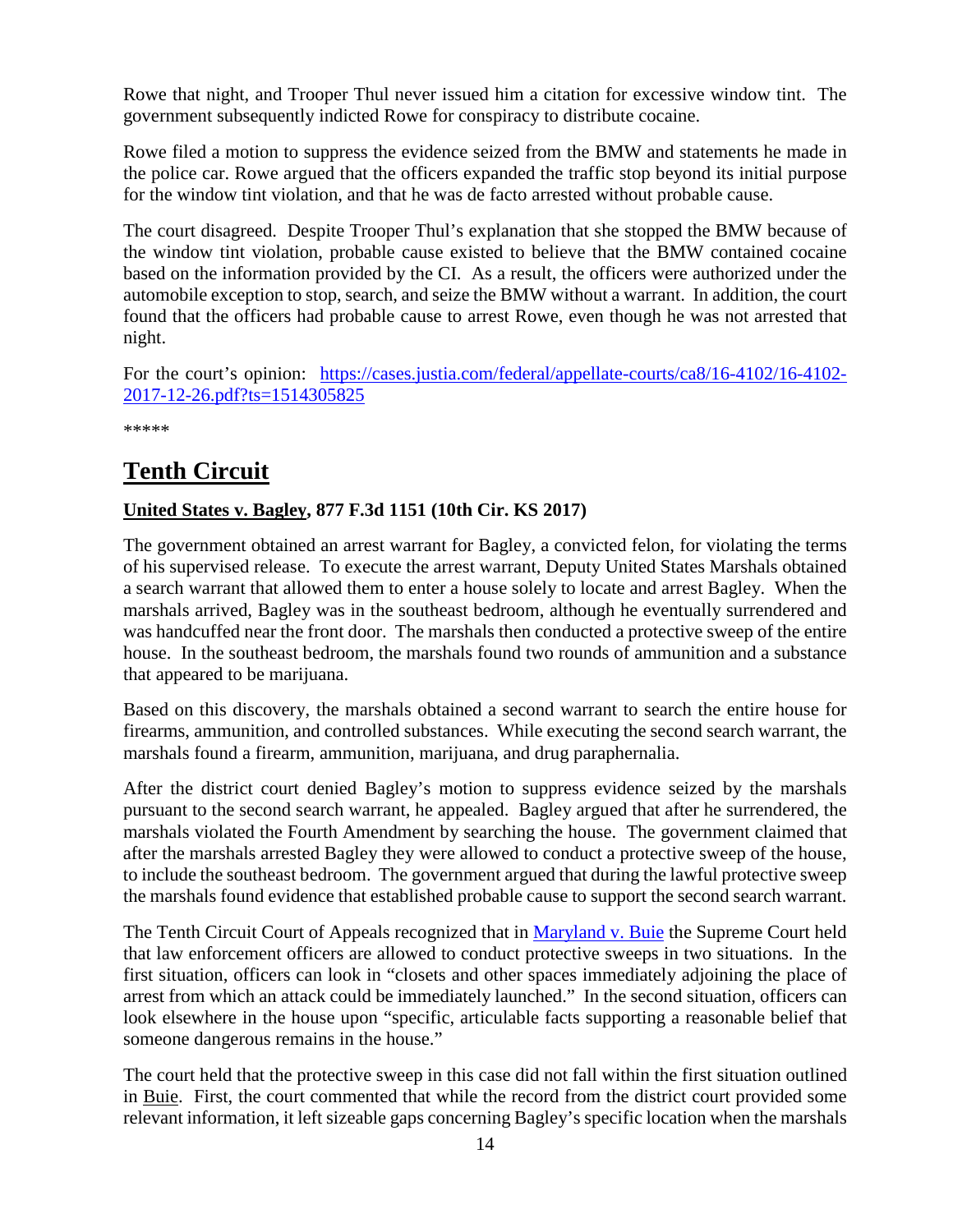arrested him. Based on this limited record, the court found that Bagley was "near the front door when he was handcuffed" and that the marshals did not start the protective sweep until after they handcuffed him. Based on these facts, the court concluded that it lacked enough information in the record to characterize the southeast bedroom and the area near the front door as "adjacent."

Next, the court held that even though Bagley announced his surrender to the marshals while he was located in the southeast bedroom, he was not "arrested" until the marshals handcuffed him near the front door. Consequently, the court concluded that in the context of Buie's first situation, the place of arrest was "near the front" door rather than the southeast bedroom.

The court further held that the protective sweep did not fall within the second situation outlined in Buie. When the marshals conducted the protective sweep of the southeast bedroom, Bagley, his girlfriend, and her children had already left the house. While the marshals did not know whether anyone else was in the house, the court stated that this "lack of knowledge cannot constitute the specific, articulable facts required by Buie." Specifically, the court concluded that if officers lack any information about whether someone remains inside a house, they do not have the specific, articulable facts required for a protective sweep beyond the adjacent area.

Finally, the court held that because the marshals exceeded the scope of a protective sweep, the government could not use the ammunition or suspected marijuana discovered during the sweep to justify the second search warrant. Consequently, the court concluded that the evidence discovered during the execution of the second search warrant should have been suppressed.

For the court's opinion: [https://cases.justia.com/federal/appellate-courts/ca10/16-3305/16-3305-](https://cases.justia.com/federal/appellate-courts/ca10/16-3305/16-3305-2017-12-18.pdf?ts=1513616436) [2017-12-18.pdf?ts=1513616436](https://cases.justia.com/federal/appellate-courts/ca10/16-3305/16-3305-2017-12-18.pdf?ts=1513616436)

\*\*\*\*\*

#### <span id="page-14-0"></span>**Farrell v. Montoya, 2017 U.S. App. LEXIS 26620 (10th Cir. N.M. Dec. 27, 2017)**

Farrell was driving a minivan with her five children when a police officer stopped her for speeding. During the stop, the officer told Farrell to turn off her engine; however, Farrell pulled onto the road and drove away.

The officer pursued Farrell, who pulled over a short distance down the road. The officer ordered Farrell to exit the vehicle as he reached into the minivan in an attempt to remove Farrell from the vehicle. At this point, Farrell's children began screaming at the officer, and one of the children exited the vehicle to confront the officer. As the situation escalated, the officer called for backup.

Before additional officers arrived, Farrell agreed to exit her vehicle and talk to the officer. Farrell walked with the officer to the back of the minivan, but she refused the officer's command to turn around to face the vehicle. Farrell then walked back to the driver's side of the minivan and attempted to get in. When the officer grabbed Farrell's wrist, her children screamed at the officer, and one of the children exited the van and tried to pull the officer's hand off his mother.

When backup officers arrived, Farrell and her children were inside the minivan. The original officer struck the rear passenger window with his baton as Officer Montoya stood behind the minivan with his firearm drawn. Just after the officer's baton struck the window a fourth time, breaking it, Farrell began to drive away at a moderate speed. Officer Montoya fired three shots at the minivan as it drove away. The minivan did not slow down or stop as Officer Montoya fired the shots and no bullet hit the minivan or anyone inside it.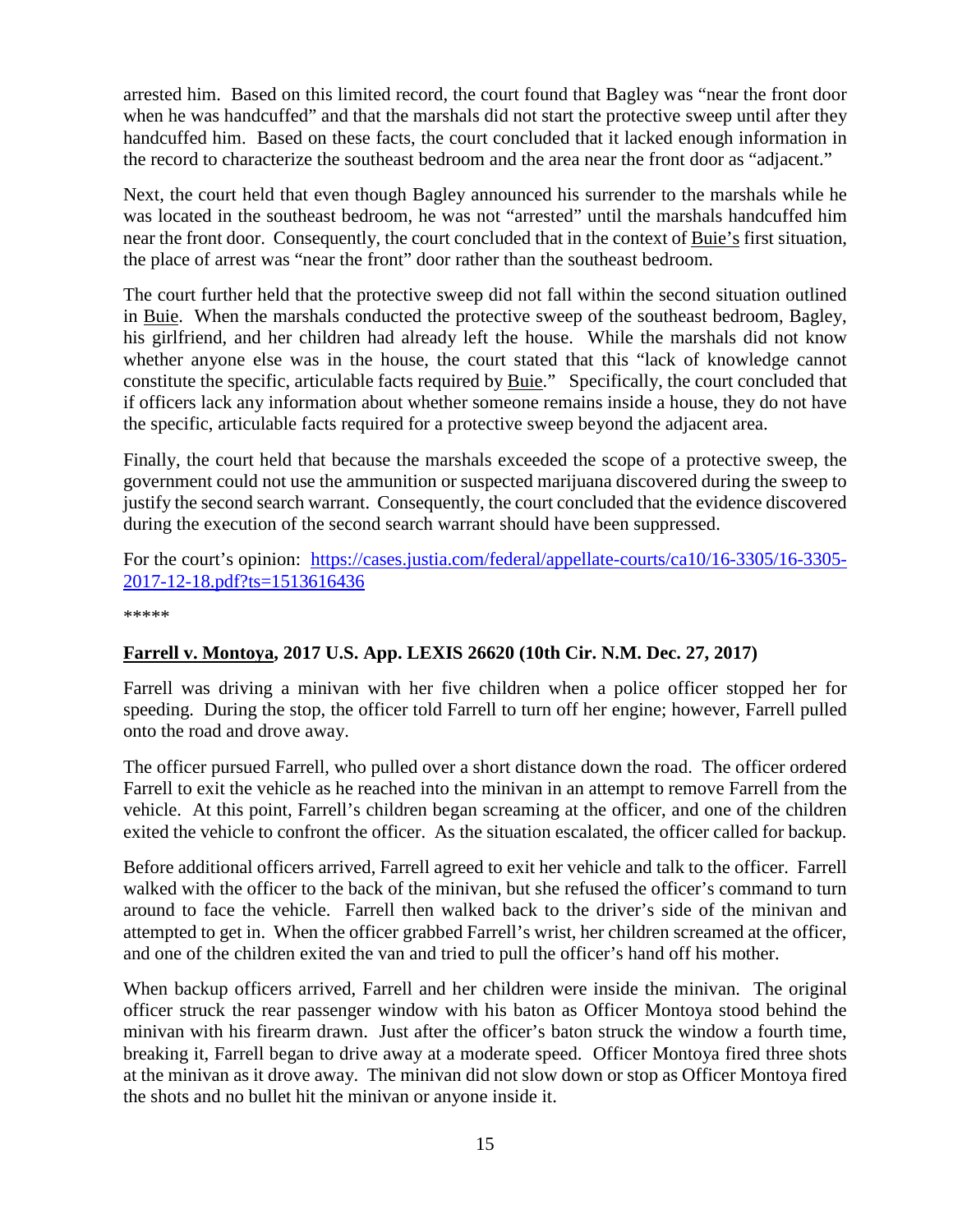After a four-minute chase, Farrell drove into a hotel parking lot and surrendered. During the chase, one of Farrell's children called 911 and told the operator they were looking for a police station in which to pull over because they were afraid of the three officers pursuing them.

The Farrells filed suit against Officer Montoya and the other officers under *42 U.S.C. § 1983*. Concerning Officer Montoya, the Farrells claim that Officer Montoya violated the Fourth Amendment by using excessive force against them by firing three shots at their vehicle. The district court denied Office Montoya qualified immunity. Officer Montoya appealed.

The Tenth Circuit Court of Appeals stated that to establish a claim of excessive force, the Farrells "must show both that a 'seizure' occurred and that the seizure was unreasonable.'" The Supreme Court has held that a fleeing suspect is not "seized" under the Fourth Amendment until the suspect submits to the officer's show of authority. In addition, the Tenth Circuit previously held that a fleeing suspect was not "seized" even though he was struck by an officer's bullet because the suspect continued to flee and did not submit to the officers pursuing him.

In this case, the Farrells were fleeing when Officer Montoya fired his gun at their vehicle. The court concluded that the Farrells were not seized because they continued to flee and did not submit to Officer Montoya or the other officers. Because the Farrells were not seized when Officer Montoya fired his gun, the court held that there could be no excessive force claim; therefore, the district court improperly denied Officer Montoya qualified immunity.

The Farrells also argued that they submitted to the original officer when they pulled over twice before Officer Montoya arrived, creating a seizure that continued at least until Officer Montoya fired his gun.

The court declined to adopt the concept of an "ongoing seizure" under which once a person is seized, the seizure is deemed to continue even after the individual takes flight. The court noted that no other court has adopted this concept.

Finally, the Farrells argued that even if ongoing submission is required for a seizure, they continued to submit as they fled the three officers by calling 911 and looking for a police station at which to pull over.

A submission to a show of authority requires that a suspect "manifest compliance" with police orders. The court found that when the Farrells drove away from the three officers and led them on a high-speed chase they were not manifesting compliance with the officers.

For the court's opinion: [https://cases.justia.com/federal/appellate-courts/ca10/16-2216/16-2216-](https://cases.justia.com/federal/appellate-courts/ca10/16-2216/16-2216-2017-12-27.pdf?ts=1514394043) [2017-12-27.pdf?ts=1514394043](https://cases.justia.com/federal/appellate-courts/ca10/16-2216/16-2216-2017-12-27.pdf?ts=1514394043)

\*\*\*\*\*

#### <span id="page-15-0"></span>**United States v. Saulsberry, 2017 U.S. App. LEXIS 26865 (10th Cir. OK Dec. 28, 2017)**

A restaurant employee called the police and reported that a person was smoking marijuana in a black Honda with Texas license plates located in the restaurant's parking lot. Within two minutes of receiving this information, an officer located the vehicle and approached it. When Saulsberry opened the car door, the officer immediately detected the odor of burnt marijuana. While the officer spoke to Saulsberry about providing his driver's license and insurance information, he noticed that Saulsberry kept reaching over to a bag located on the passenger-side floorboard. The officer called for assistance, and after a backup officer arrived, the officer ordered Saulsberry to